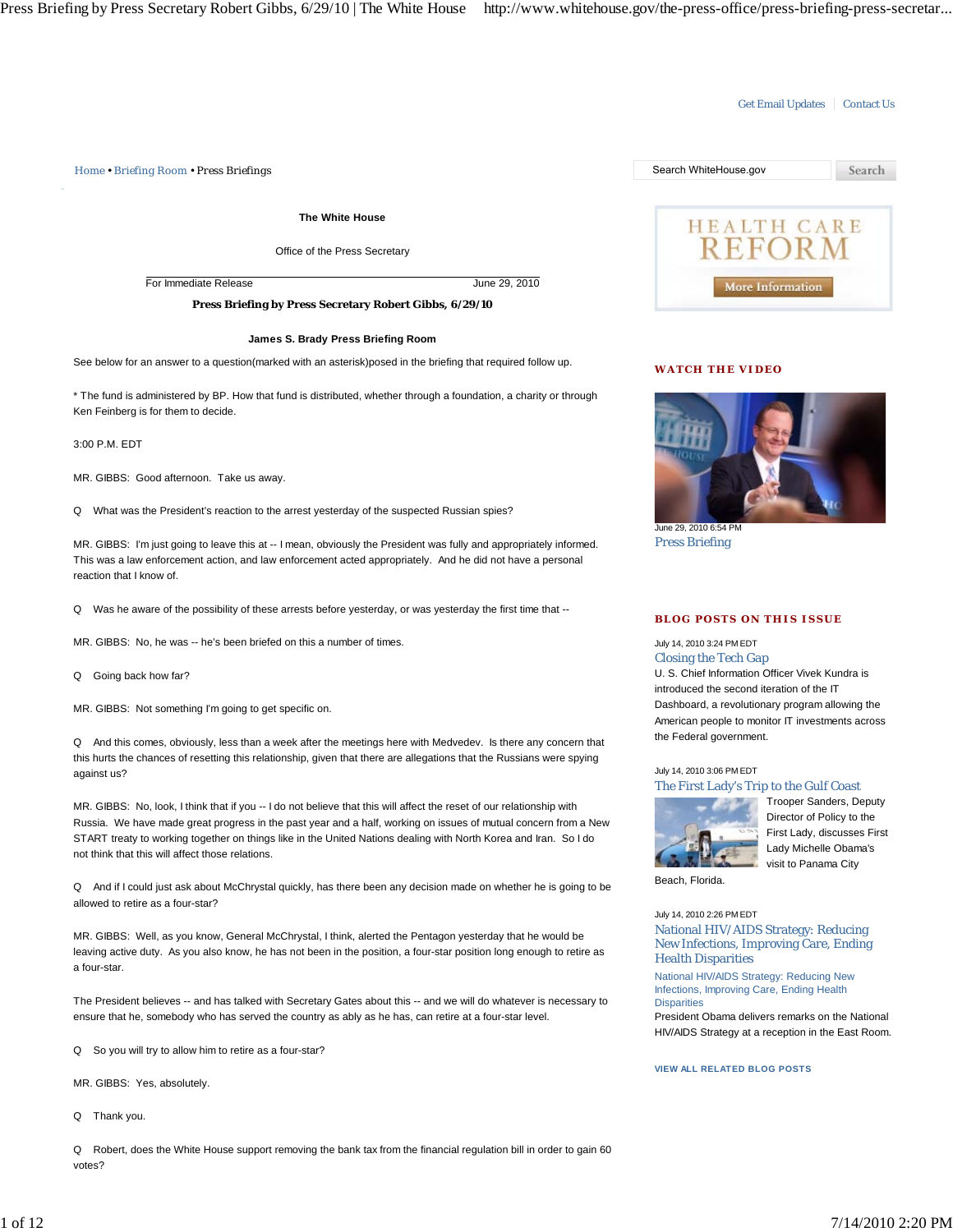Press Briefing by Press Secretary Robert Gibbs, 6/29/10 | The White House http://www.whitehouse.gov/the-press-office/press-briefing-press-secretar...

MR. GIBBS: Jeff, obviously we are working with the conferees on removing any hurdles to passage of strong financial reform legislation, which we're on the cusp of doing. So I would leave it at we're working with them to ensure that we have 60 votes to move this legislation forward.

Q Do you see that tax as one of the hurdles that could be removed?

MR. GIBBS: Well, obviously that's certainly a discussion that is going on amongst those on Capitol Hill.

Q And if those on Capitol Hill went that way, is that something that you would support?

MR. GIBBS: Well, again, we're working with them to look for any solution that might be needed.

Q And on climate change today, after the meeting the statement said that the President was open to other approaches aside from putting a price on carbon to get several different goals like reducing U.S. dependence on foreign oil. What other approaches would he be open to specifically?

MR. GIBBS: Well, look, I don't want to narrow or open up our legislative bidding from up here. The President reiterated his position that putting a price on carbon, he believes, is the right policy. I think science has shown why that's important. I do think that you had a bipartisan group of legislators here who understand the need to move this legislation forward and get something done this year. And I think the President was hopeful after that meeting that we can find common ground on a lot of different subjects.

Q And does he think that the legislation can be passed this year?

MR. GIBBS: Yes.

Yes, Ann.

Q Tom Balanoff is a local labor leader in Chicago and in testimony today at the Blagojevich trial he talks about a phone call that he got from Barack Obama on Monday evening before the Tuesday election, at which he quotes Mr. Obama as saying that he thinks Valerie Jarrett should be a United States senator, that she fits the criteria; "I would prefer that she remain working for President Obama, but she does want to be Senator." And Balanoff said he told the soon-to-be President, "I said, 'Thank you, I'm going to reach out to Governor Blagojevich with that.'" Did the President make that phone call?

MR. GIBBS: You're telling me about this testimony. I'm not going to get into commenting on obviously an ongoing trial. And I have had not had an opportunity to see that.

Q But you've said before that the President did not get involved with the suggestions or the conversations with Blagojevich.

MR. GIBBS: Ann, I'm just not going to get into commenting on an ongoing trial.

Dan.

Q Yes, Robert, when the President met with President Medvedev, did they discuss at all the Russian spy ring?

MR. GIBBS: No.

Q And can you tell us anything more about the President's speech on Thursday on immigration? What will be the main message and who will it be aimed at?

MR. GIBBS: Well, look, as you know, the President met with groups that believe, as he does, yesterday that a comprehensive solution to immigration has to be sought and passed. Obviously the President has worked on that for many years. He has additional meetings on that topic today, and will reiterate again his desire to move forward on that comprehensive reform, that we can't have -- as we have seen, we cannot have immigration reform passed individually by each state through a patchwork of laws.

So he will reiterate that, and, Dan, will certainly take the opportunity to reiterate that what in the past has been something that members of both parties have worked on, that one party alone cannot solve this problem. Only with Republican support can -- and that Republican support has certainly been there in the past -- only with Republican support can we move forward on immigration.

Yes, sir.

Q Thank you. On financial reform, how confident is the President that he is going to get the 60 votes? And does he think he could have it on his desk by July 4th, as they had originally hoped?

| Facebook       | YouTube       |
|----------------|---------------|
| <b>Twitter</b> | Vimeo         |
| <b>Flickr</b>  | <b>iTunes</b> |
| <b>MySpace</b> | LinkedIn      |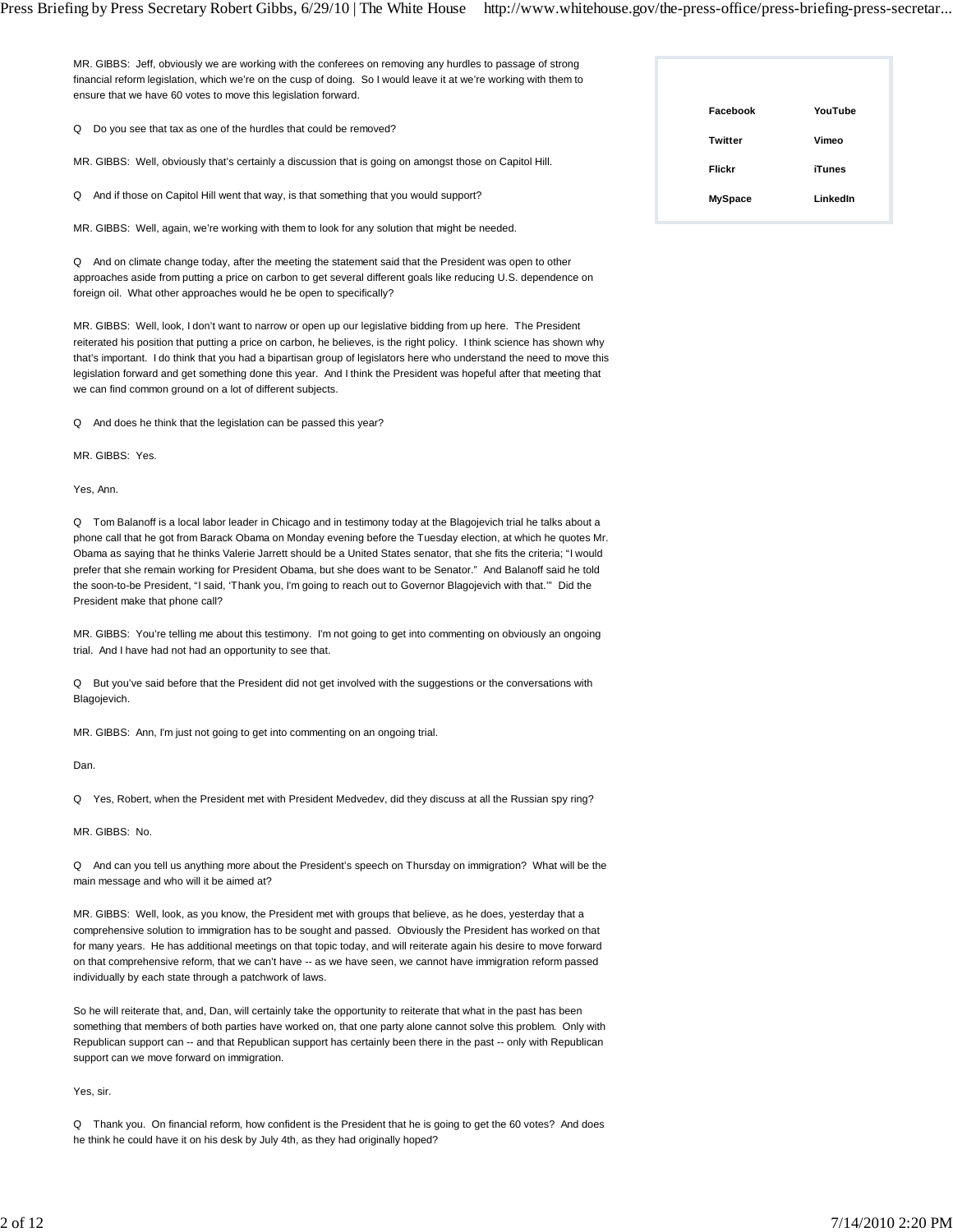MR. GIBBS: Look, we -- Chip, our hope is to get this done as quickly as possible. I do think, whether or not it is done by the end of this week, obviously there are some logistical hurdles that are going to have to be met in order to do that.

I will say that if you go back to January or even many of the months between January and now, there was always a question as to whether this was going to get done. I don't think there is a question now whether it will get done. It will either get done more likely the week -- the next week that they're back than this week, but the President will very shortly sign comprehensive financial reform legislation that puts in place rules that prevent the type of activity and the type of effect that happened in September of 2008 from ever happening again.

Q And has the President had -- reached out to or had any conversations with any of the Republicans who they hope to --

MR. GIBBS: Let me check and see the last time he made -- has made calls.

Q And if I could ask a quick question on -- there's confusion over the \$100 million fund in the Gulf right now. Ken Feinberg said yesterday that the White House and BP had agreed to give him jurisdiction over claims from individuals and businesses harmed by the six-month moratorium. In fact, he said he was just finding out that that was the case. Then we contacted him today about that and he put out a statement saying until it is determined who will hold the \$100 million, it is unclear who will oversee and process the individual moratorium claims. Can you clarify this?

MR. GIBBS: Let me -- I was -- my understanding was that the first statement that he -- that was money that was to be dispersed by him was not the way I understood it. But given the fact that there is confusion on that level, let me take that question and I will get an answer around in our transcript.\*

Q And is there any confusion on the \$20 billion? Is it still the case that the \$20 billion is not for people affected by the moratorium?

MR. GIBBS: That's my understanding, right. That's my understanding.

Chuck.

Q A few follow-ups -- one, did the President know about this Russian spy deal before he met with Medvedev?

MR. GIBBS: Yes.

Q Okay, that wasn't -- that wasn't the hard one. So he did know about it. Second, on fin reg, if you don't get the bank fee, is this something you will continue to pursue further if it does not -- it's not a part of --

MR. GIBBS: Yes, the President outlined in his State of the Union address earlier in the year the need to repay the taxpayers fully for the Troubled Asset Relief Program. So this does not close the door on that.

Q So if it's not in here, you could --

MR. GIBBS: It doesn't close the door on doing that at a later date.

Q On energy, can you make an argument that you can price carbon without it looking like -- without it being a tax?

MR. GIBBS: Yes. I mean, obviously there are a number of different ways that you can -- and I'm not an expert on all of the different proposals that are in front of the Senate right now in terms of how -- of how one -- each of the proposals and how they do it. I will say this, Chuck, we understand that -- and the President has met with a countless number of CEOs over the past many months that discussed the need for greater certainty in how they do business that have advocated this type of approach.

So obviously there are a number of different ways to do it. I think the President felt encouraged by the meeting in trying to move all of these proposals forward.

Q Can you say definitively -- now on the oil spill -- can you say definitively that you guys are fulfilling every skimmer request that's been made by all four states that are affected right now?

MR. GIBBS: Yes, we are -- look, there's -- there are -- one of the things that's happened most recently, there are for clean water -- for sites that are governed by the Clean Water Act, there are certain federal and state requirements to have response capabilities on hand in the event that something happens at a facility. We have asked on an emergency basis that some of these rules be waived.

Q And have they been?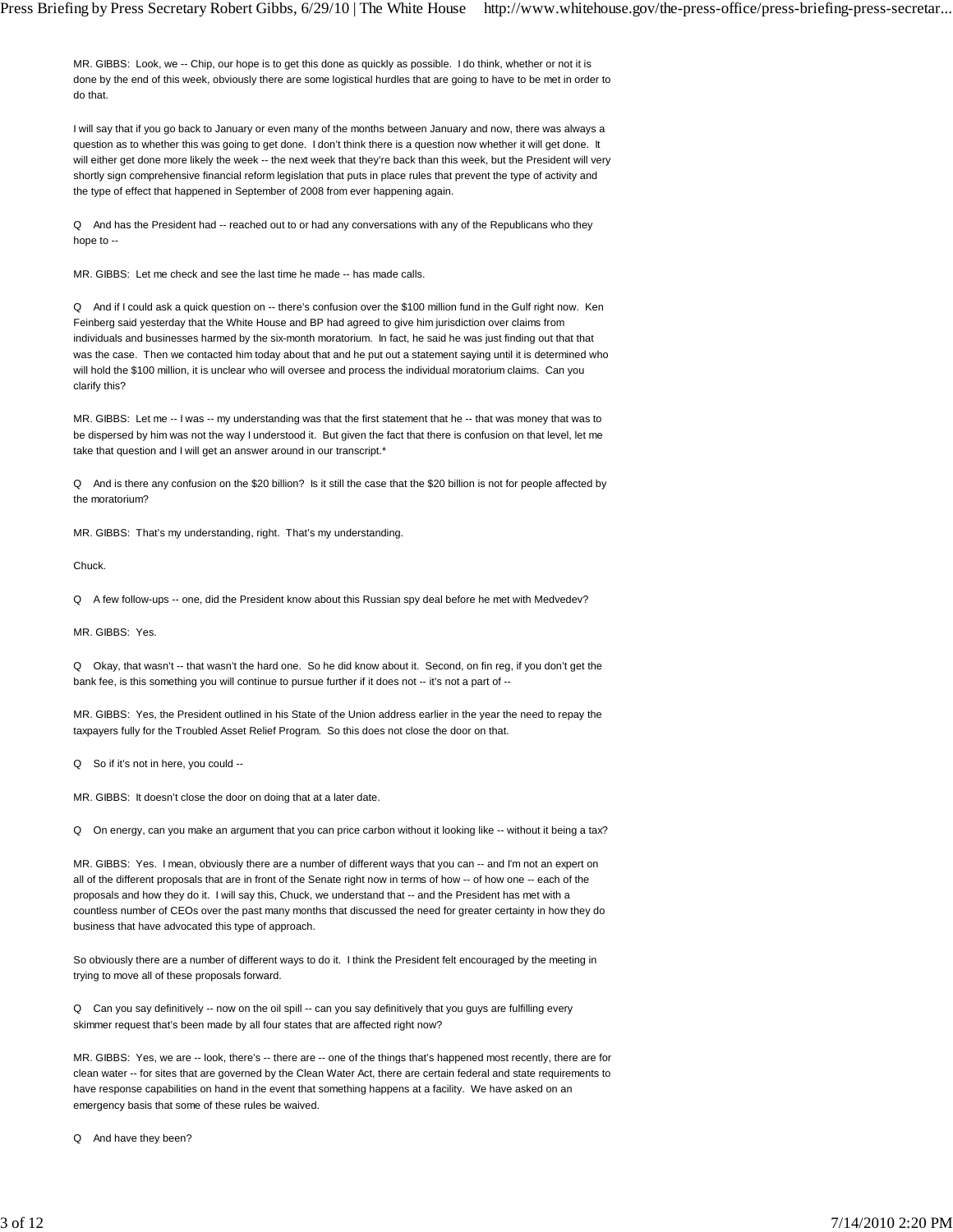MR. GIBBS: Yes.

Q We're not waiting on a rule to be waived right now?

MR. GIBBS: No, we're -- look, obviously some of these are governed by individual rules at facilities. We have begun to -- we've waived at a number of those places, and I can try to find the specific numbers in order to move greater skimming capability down to the Gulf, understanding that, Chuck, this is not -- these are vessels that are at a facility based on the requirements in the law that we have the capability at a facility to deal with any type of emergency.

So we understand right now it is more imperative that they be in the Gulf, understanding that we are assuming some amount of risk in doing that now.

Q So what you're saying is there are some boats that could be skimming that you're not sending over because you need to keep a minimum amount on hand?

MR. GIBBS: No, no, no. What I'm saying is we are waiving those rules to move additional skimming capability to the Gulf, understanding that --

Q But you've fulfilled every request for skimmers that every state has asked for?

MR. GIBBS: I can check on what the exact numbers are. Also understand, too, Chuck, that as the -- very early on, we were asked sort of how does the -- this looks different or there's different characteristics than sort of something that happened in Alaska for the Valdez. Because right now, and I think you can see this in news coverage, and I'm sure your reporters on the ground will tell you -- you guys probably saw this when we were down there -- there is not -- there isn't just one slick, right? There are smaller slicks of oil identified by planes, radioed to boats, skimmers sent to intercept those pockets of oil. And we're at a point in which obviously different capabilities are called on based on the characteristics of the spill having changed some as well. It's not one mass of oil; it's many, many --

Q Why are we hearing from local leaders that there are not enough skimmers, there are not enough skimmers? Where do you think that's coming from?

MR. GIBBS: Well, I think that's coming from the fact that this is an unprecedented emergency. We have -- we worked early on to -- and many states -- I will say, many states updated their response plans after this happened, because -- for instance, the boom requirements. Those are plans that are put in place by the states to what they think they need. I don't know whether skimmers are in those ACPs or not. But obviously as the depth of the response -- I should say the length of the response has gone on, those plans have been augmented and we will continue to move as much -- as many additional skimming capabilities as we can down to that region.

Yes, ma'am.

Q Ahead of the energy meeting today, the White House said that the goal was to find -- figure out where the common ground was on energy legislation. Afterwards Senators Lieberman and Kerry said that there was consensus to do a price on carbon, though perhaps not economy-wide, but modified in some version. Is that also the White House view of where the consensus was, and is that where you think this is headed now?

MR. GIBBS: I don't -- look, obviously Senator Reid is going to figure out the vehicle that moves in the Senate. I wouldn't disagree, obviously, with what Senators Kerry and Lieberman said as some of their takeaway from that meeting.

Q So, I mean, was that the takeaway from the White House's point of view that this is where the consensus is?

MR. GIBBS: Again, I think that's -- look, I think many people can take many different things away. I think one of the things the President took away was the encouraging notion that we can move forward and get something done this year.

Q Robert, can you say how often Ben Bernanke briefs the President on a -- at an economic daily briefing?

MR. GIBBS: I don't have all of that in front of me, Mark. He has been over here on occasion. He was over here today to speak about where we're headed in financial reform and where we are in the arc of our economic recovery.

Q Is it infrequent rather than frequent?

MR. GIBBS: Again, I don't have the stats in front of me to the degree to which -- how many times the President has talked to him or not.

Q Can you tell us about the town meeting tomorrow?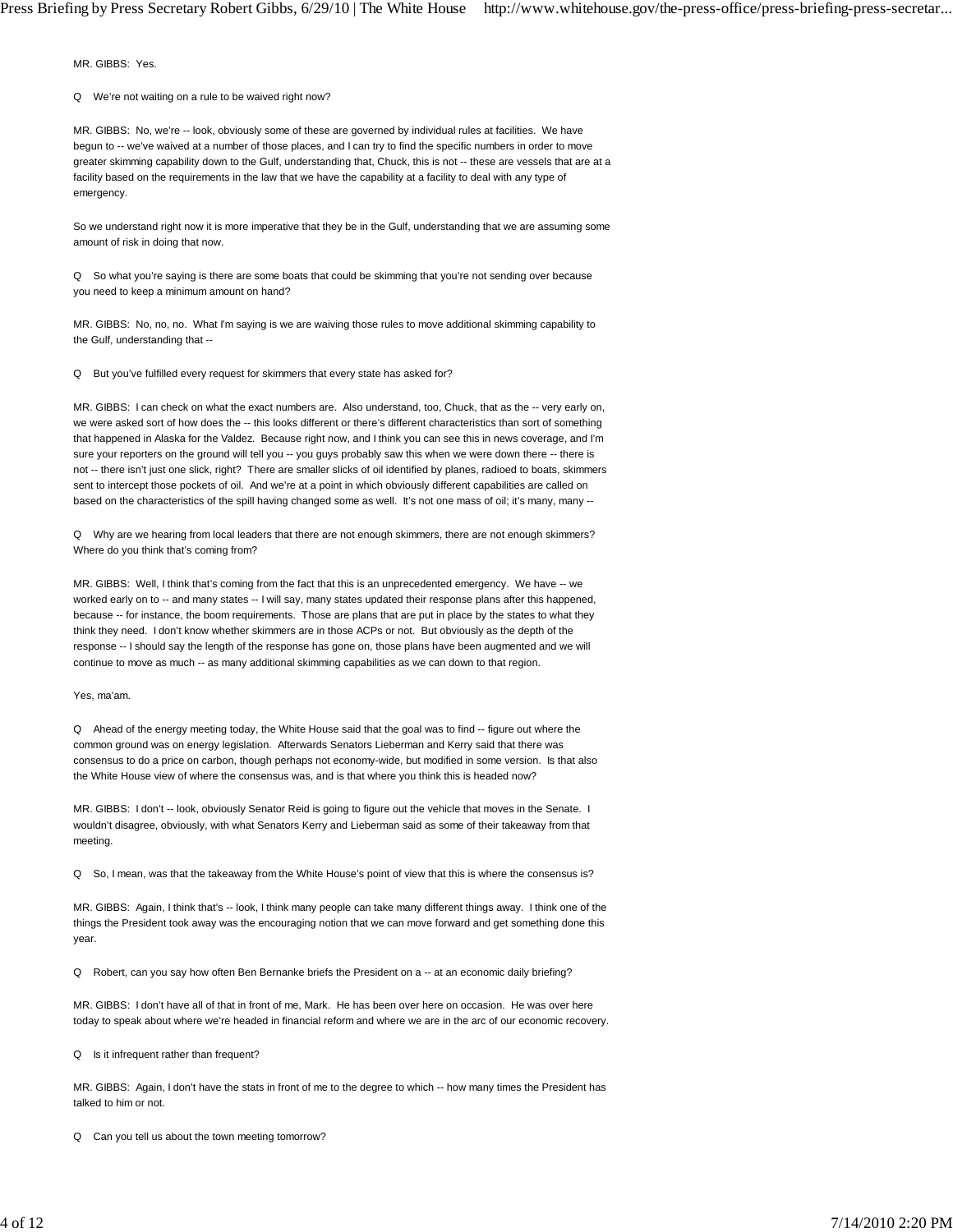MR. GIBBS: We'll have more information a bit later today. The focus of the President's remarks before the town hall meeting will be on the economy.

Q And on the Gulf, is the President and Vice President going to alternate visits to the Gulf? Is that what today was about?

MR. GIBBS: No, look, obviously the Vice President is in Louisiana and will go to Pensacola later in the day. Obviously many in the Cabinet have been down there quite a bit. I don't know when the President's next trip would be, but, look, the Vice President felt it important to go down and both see and hear firsthand from state and local officials as well as Admiral Allen and those on the ground responding to this disaster to see where we are. Obviously Secretary Napolitano and Carol Browner were in the region yesterday as -- wrapping up some meetings that staff were down there for throughout the weekend.

#### Q Worried about the storm?

MR. GIBBS: Absolutely. I mean, obviously the -- I know Secretary Napolitano spoke with the governor of Texas today about upcoming preparations for the storm. I think many of you all have talked to folks here and in the Gulf about preparations that have to be taken in the event that a storm more closely comes into the area. And in preparation for the possibility of this a few days ago, obviously equipment was taken off of the Enterprise, which I think Thad Allen said yesterday would delay the next step in the containment, which is a helix device that will increase our capability off of the second line coming up from -- in addition to the top hat.

So obviously preparations are being made. A plan is in place in the event that vessels have to be moved, people have to be evacuated. And obviously we continue on the long-term steps through the drilling of the two relief wells to ultimately get this well capped, which would be a permanent solution that we would not be dependent on Mother Nature -- or I should say Mother Nature wouldn't dictate what our capabilities are on the surface.

Hans.

Q Robert, you just said you didn't know how frequently Bernanke is there for the morning eco briefing, but it's pretty infrequent when the President makes a statement with Bernanke by his side. Talk to us about the optics of that. What was the message there?

MR. GIBBS: Well, look, again, Chairman Bernanke was here to talk of several things. Obviously the President concluded some important meetings over the weekend on the international response to the economic crisis that we've all dealt with. We're on the cusp of real and genuine financial reform. And we are continuing to move forward on steps like a small business lending facility that action was taken in the Senate today to move that proposal forward, on how we can continue to make progress in our economy. We'll see -- it's jobs week -- we'll see numbers at the end of the week.

Q But why do a statement with Bernanke by his side? He rarely, if never, does that. What's -- I mean, does he want the gravitas of Ben Bernanke? Does he want to calm markets?

MR. GIBBS: I think you heard him talk about -- where we are on our economic recovery is something that the President talks about quite frequently, and having Chairman Bernanke here to discuss those other topics seemed appropriate.

Q So it was just random that Bernanke was there next to him?

MR. GIBBS: Well, it wasn't random that he was there. I mean, he was obviously here to talk about the things that I just talked about.

Q But I still don't understand why he was there for the public statement that the President gave to us. Because if he's here frequently or infrequently --

MR. GIBBS: So that Bloomberg could have exclusive access to the Chairman of --

Q No, I mean, it's a serious question, you guys --

MR. GIBBS: No, no, I understand.

Q Right, I mean, you -- I'm trying to --

MR. GIBBS: I've tried to give you a serious answer three times.

Q Well, I'm trying to understand why the President felt that he needed to give a statement on the economy, which he does nearly every week, with Bernanke by his side -- what we should read into that.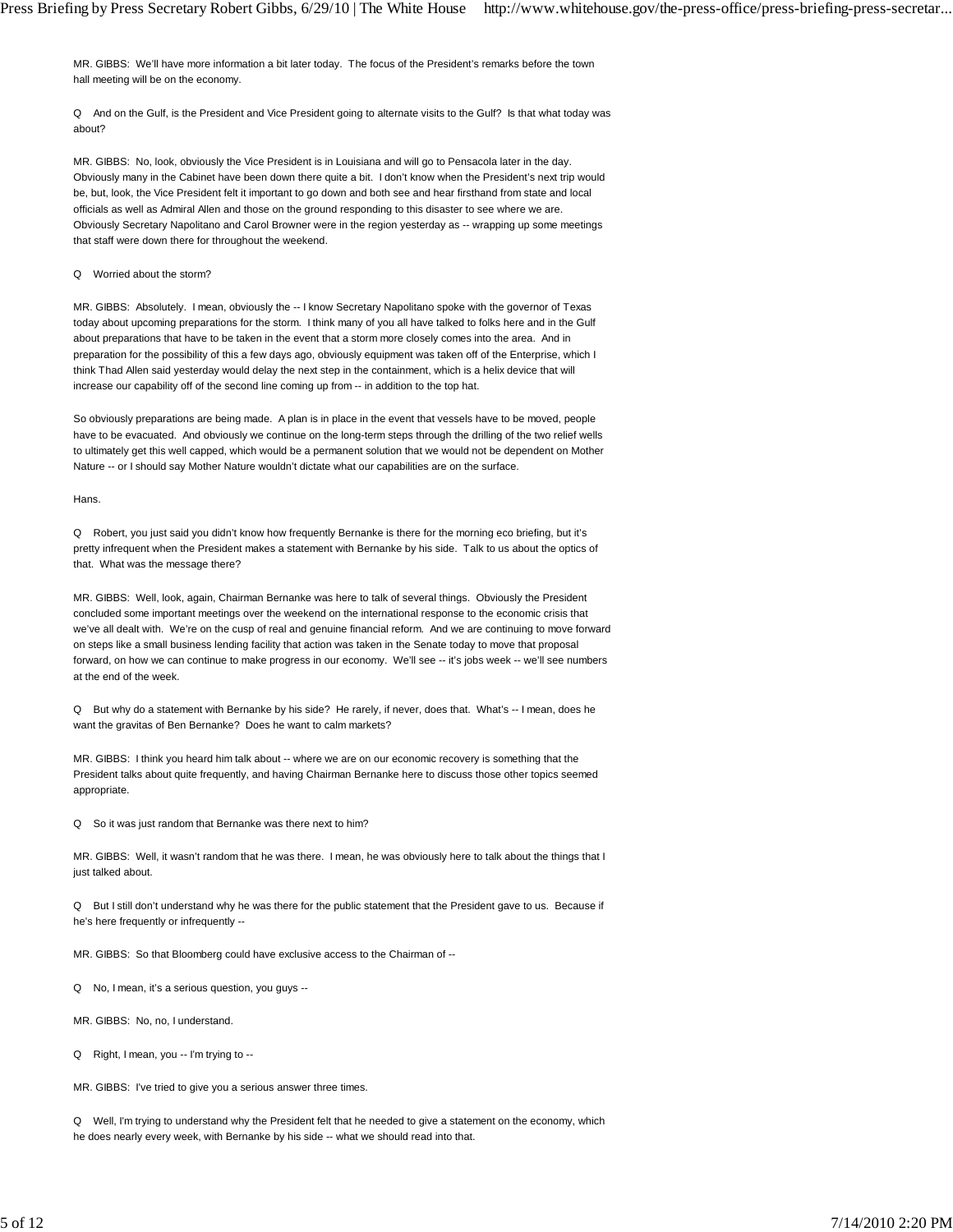MR. GIBBS: I don't know that you should read anything into it, despite my best efforts to describe otherwise. Again, Chairman Bernanke obviously, as you know, plays an incredibly important role; has worked for the past 17 months to stabilize our financial system, to speed our recovery; was here to meet with the President and the economic team. And I want the record to reflect this is the first time you guys have -- that Hans has complained about too much access.

Q We're not complaining.

MR. GIBBS: Okay, I'll -- 30 seconds to -- no, I'm kidding. Go ahead.

Q Arizona Governor Jan Brewer describes yesterday's meeting with federal officials about National Guard troops going to the border as "very, very disappointing." She says they're only getting a fraction of the number they really need. Are the people of Arizona being let down in this situation?

MR. GIBBS: No, look, the President has made a decision to move 1,200 National Guardsmen to the border, 524 of which will be deployed in Arizona. There obviously is and continues to be extraordinary efforts that we're taking to secure our border as part of the beginnings of comprehensive immigration reform.

Q She said she needs at least 3,000 troops.

MR. GIBBS: Well, again, the President has made a big commitment to securing the border and to Arizona.

Q Arizona Senator Jon Kyl continues to insist, despite the White House's assurances it did not happen, that the President told him, if we secure the border, you people -- being -- meaning Republicans -- will not vote for comprehensive immigration reform.

MR. GIBBS: Well, Wendell, to be fair, this appears now to be an argument that the senator is having with himself, right? A couple weeks ago he made a statement that we said wasn't the case. Then I believe on Friday, the senator said that wasn't the case. Now I think he has made a statement saying what he said about it not being the case may not now be the case.

So I refer you, Wendell, to his spokesperson saying at the beginning of this process that there were two people involved in this conversation. It appears as if the problem is one of them has three recollections.

So I'm happy to, when Senator Kyl decides which of the three stories he thinks happened in that meeting, I'm happy when he comes to some white smoke and concludes what his answer is on that.

Q Were you prepared for that question?

MR. GIBBS: No. (Laughter.)

Q Will you announce the new OMB Director with white smoke or black smoke?

Q Once more, can we ask you for a little bit more about tomorrow's town hall, other than --

MR. GIBBS: We'll have more on that a little bit later today.

Q You can't even say who's going to be there tomorrow? Is it going to be a friendly audience? Have you guys chosen who's going to be there?

MR. GIBBS: We've never chosen any of the questioners at our town halls that I think, Anne, you've been coming to for three years.

Q Can you talk a little about Thursday, and why now? Why is he giving -- we've heard him talk about immigration repeatedly. Is there going to be anything new? And any news out of the Justice Department?

MR. GIBBS: Well, for news out of the Justice Department I would direct you to them. In terms of -- I think, look, this continues to be a very important national issue, and will reiterate, again, his support for doing this in a comprehensive way, but also in reiterating what he said to the Republicans when he visited the Senate caucus. He cannot do this alone. He worked in 2005 and in 2006 with senators from across the aisle in making comprehensive -- in trying to make comprehensive immigration reform the law of the land. The only way we're going to do that now is to do that working with the other side of the aisle.

Q So this will be a reiteration, largely.

MR. GIBBS: Largely, yes.

Q Robert, in the past when Russian spies have been caught in the United States, the United States has registered its displeasure with this in some diplomatic form or another. When Robert Hanssen was arrested, the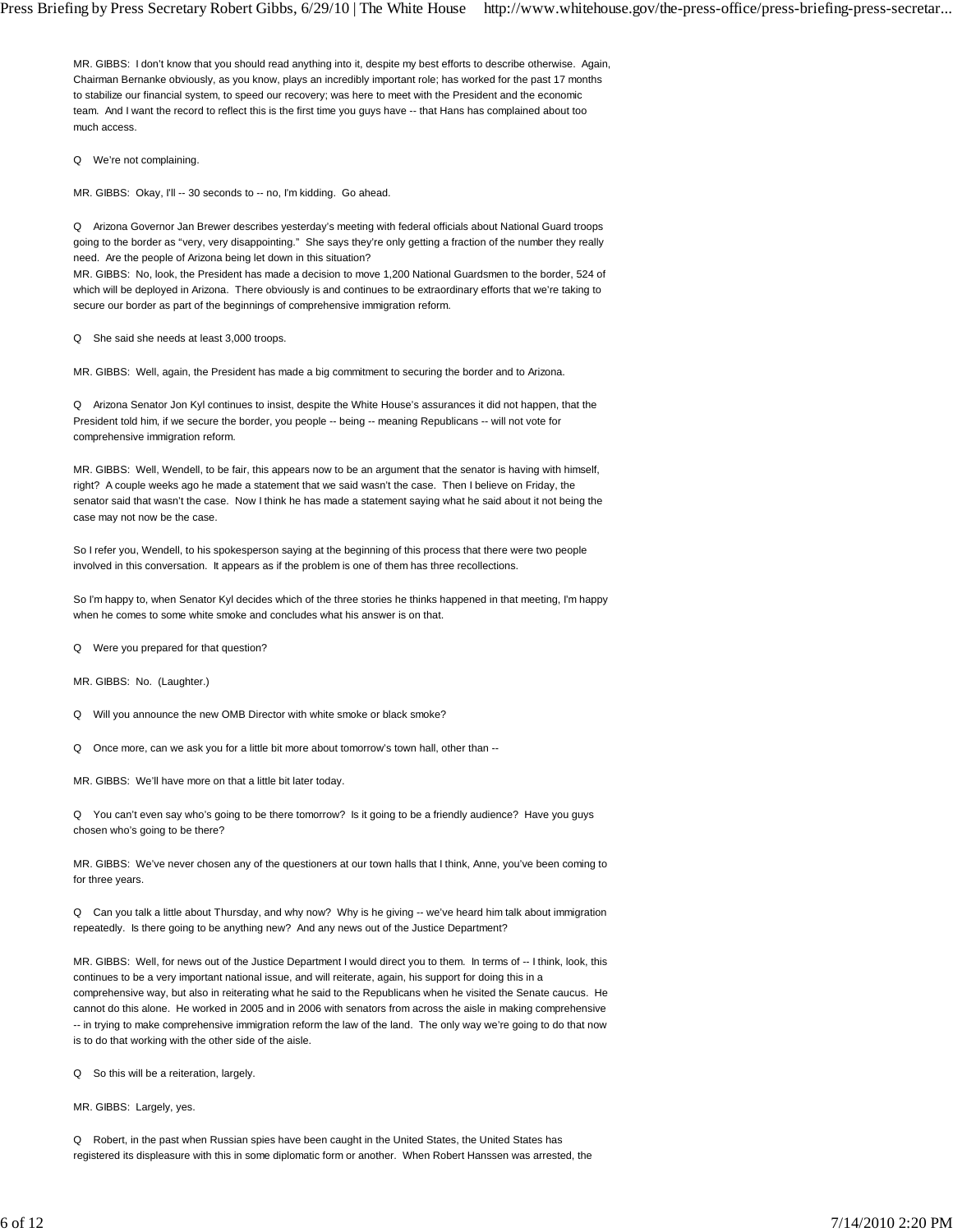United States government kicked out 50 Russian diplomats. Are you all contemplating anything like that?

MR. GIBBS: Well, obviously I'd point you to the Department of State about the conversations that have taken place and continue to take place between State Department officials and Russian officials.

Q Do you find this to be something that is offensive, or simply business as usual?

MR. GIBBS: Look, obviously this is something that was -- that is important and was treated as such yesterday.

Q Can you -- I'm sorry, can you elaborate a little bit, though? I mean, the President did just invite the President of Russia here to visit with him -- brought him for burgers and the whole bit. There's no --

MR. GIBBS: Peter, I really do not want to get into talking about active law enforcement investigations or intelligence matters.

Q Well, but it's also about the relationship between two countries, and you don't find it offensive that this other country you're trying to build a new relationship with is still spying on you?

MR. GIBBS: I said that -- I said earlier that I did not think that this would affect our moves to reset the relationship, and we believe that.

Q Do they have license to do whatever they want without any consequences?

MR. GIBBS: Obviously that's not the case, because there were multiple arrests that were made.

Q Robert, thank you.

- Q Stay on the same subject.
- Q All right.
- Q About -- about, yes, about --
- MR. GIBBS: He had a feeling you might not ask about the economy.
- Q Well, I'll ask about the economy, but next time if you give me the question. (Laughter.)

MR. GIBBS: Take it up with Mark later, because he might seek to reclaim his time.

Q All right, this one, this one, I want to stick with this subject. The timing -- the timing. Was the President completely satisfied by whoever organized the operation this week that this was the time that it needed to be done, right after the summit?

MR. GIBBS: Well, look, again, I'm not going to get into the specifics of discussing the law enforcement or the intelligence portions of this.

Q I'm just saying, the President --

MR. GIBBS: No, no, I understand. Let me finish my answer. This was an action that was taken by law enforcement, handled that way, handled appropriately, and done in a timely manner. So --

Q The Russians --

MR. GIBBS: Good luck trying to get -- (laughter.)

Q I feel obliged, since I'm the only Russian here, to raise the point -- (laughter.)

MR. GIBBS: Now I'm like the straight man for a bunch of people standing on the side.

Q But I am the only official Russian here. (Laughter.) And as such, I want to raise the point that is being raised by my government officials who say this is a deliberate attempt to undermine, frankly, the President's policies, and some people even say the President himself. What's your response?

MR. GIBBS: The President of Russia, I assume you're talking about.

Q The President of the United States and his policy of reset.

MR. GIBBS: Oh, well, I see.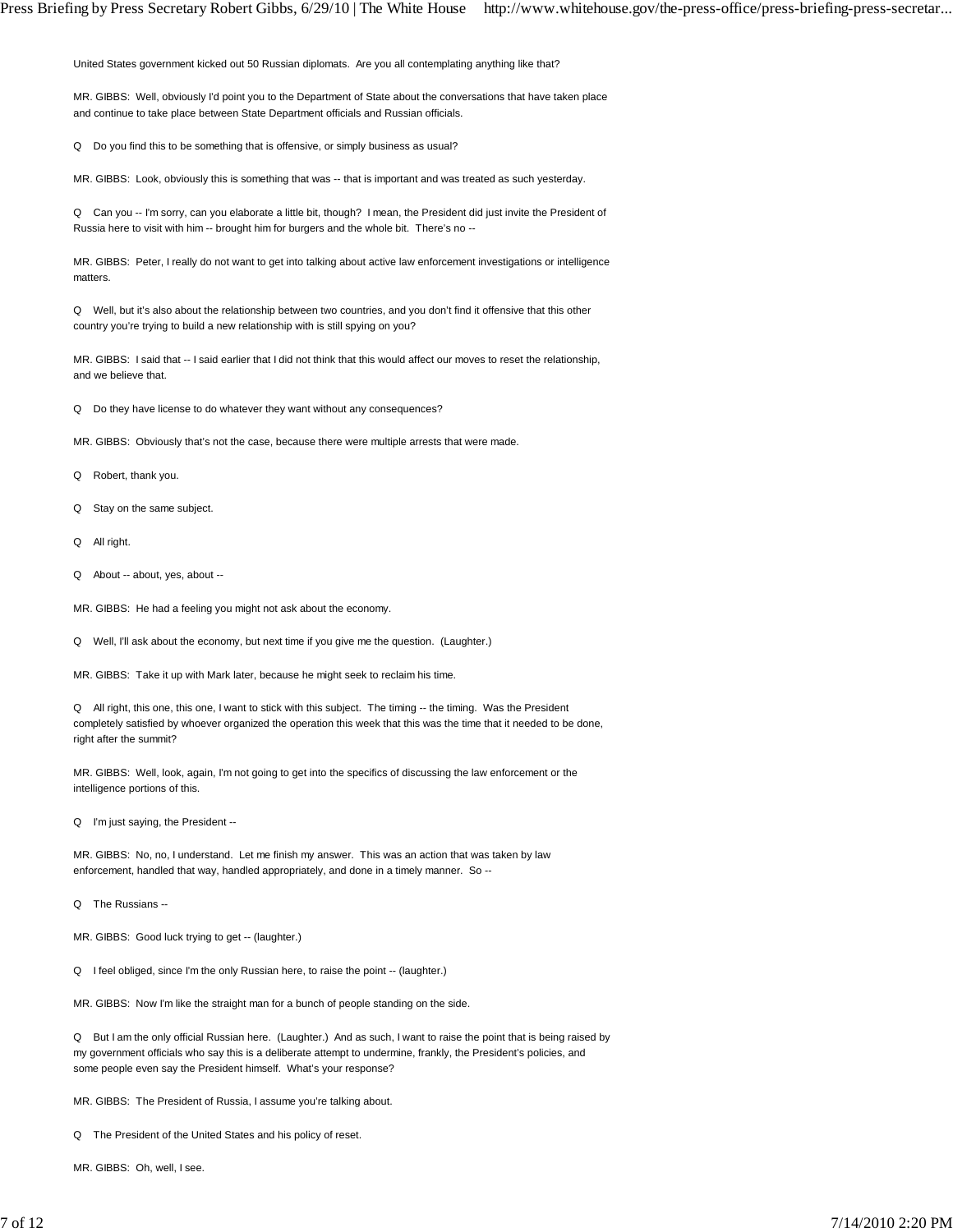Q You say it will not affect the policy of reset.

MR. GIBBS: This will not.

Q But what about an attempt to do that?

MR. GIBBS: I can't speak to that. There are -- again, I described this, I think accurately, as a law enforcement activity. It was handled as such. It was done correctly. I do not -- again, I do not believe that this will have a great effect on our efforts to reset our relationship with Russia.

Q Just to follow up, the President had absolutely no influence over the timing of the arrests, one way or the other?

MR. GIBBS: This is -- again, this is dictated by law enforcement.

Q Was that a yes or -- that was a no, he did not? I want to be clear about it.

MR. GIBBS: I was. The timing of this was dictated by law enforcement.

Q Thank you, Robert, just two questions.

Q No, Lester -- Lester, Lester.

MR. GIBBS: I'm going to go to Mara and then we'll -- go ahead.

Q On the Saudi visit, I'm wondering if the President plans to ask the Saudis again for more gestures to Israel. He's done that in the past -- hasn't gotten a whole lot of results for it.

MR. GIBBS: I was not in -- Mara, I was not in the statements that were just made. Obviously, the topic of Middle East peace, the topic of the Saudi support of the Arab Peace Initiative -- all of those topics -- again, I was not in there, but I know those did come up. And I know that the President reiterated his desire to push for this comprehensive peace. And obviously we've got Prime Minister Netanyahu coming soon as well to continue to make progress.

Q But should we assume that he still wants the Saudis to make the same -- the gestures he asked them to earlier in the administration?

MR. GIBBS: And, again, I was not in there. But the readout I got was that the Saudis reiterated their support for the Arab Peace Initiative, which is an important aspect of it.

Yes, sir.

Q Robert, does the President hold open the possibility for passage of immigration reform this year, given that we don't have a single Republican co-sponsor and no legislative language in the Senate?

MR. GIBBS: Obviously there are proposals that are being worked on. Peter, that's a better question for Republicans that have believed this was an important issue when they were in power. It is no less an important issue now that there is a Democrat in the White House. And the President will continue to work with anybody that desires to work with he and others on a comprehensive solution.

Q Is he actively making calls to Republicans to try to round up support?

MR. GIBBS: He made calls -- I don't remember the exact timing of this -- obviously reached out to I think half a dozen folks not too long ago on this topic.

Margaret.

Q Thanks. When the senators came out of the energy meeting today, I believe it was Senator Lieberman who talked about the President's belief that this legislation should be the legislative vehicle for all of the -- for some of the BP stuff or all of the BP stuff. Can you just clarify what oil -- what BP-related stuff would be on the energy bill and what you're willing to separate?

MR. GIBBS: Let me -- I did not hear that portion of Senator Lieberman's thing, but let me find out.

Q It's hard to ask follow-up questions in the atmosphere.

Q Can you at least tell us what the President said in that meeting about BP?

MR. GIBBS: I was not in the meeting, but, again, I will clarify what part of -- whether energy legislation that will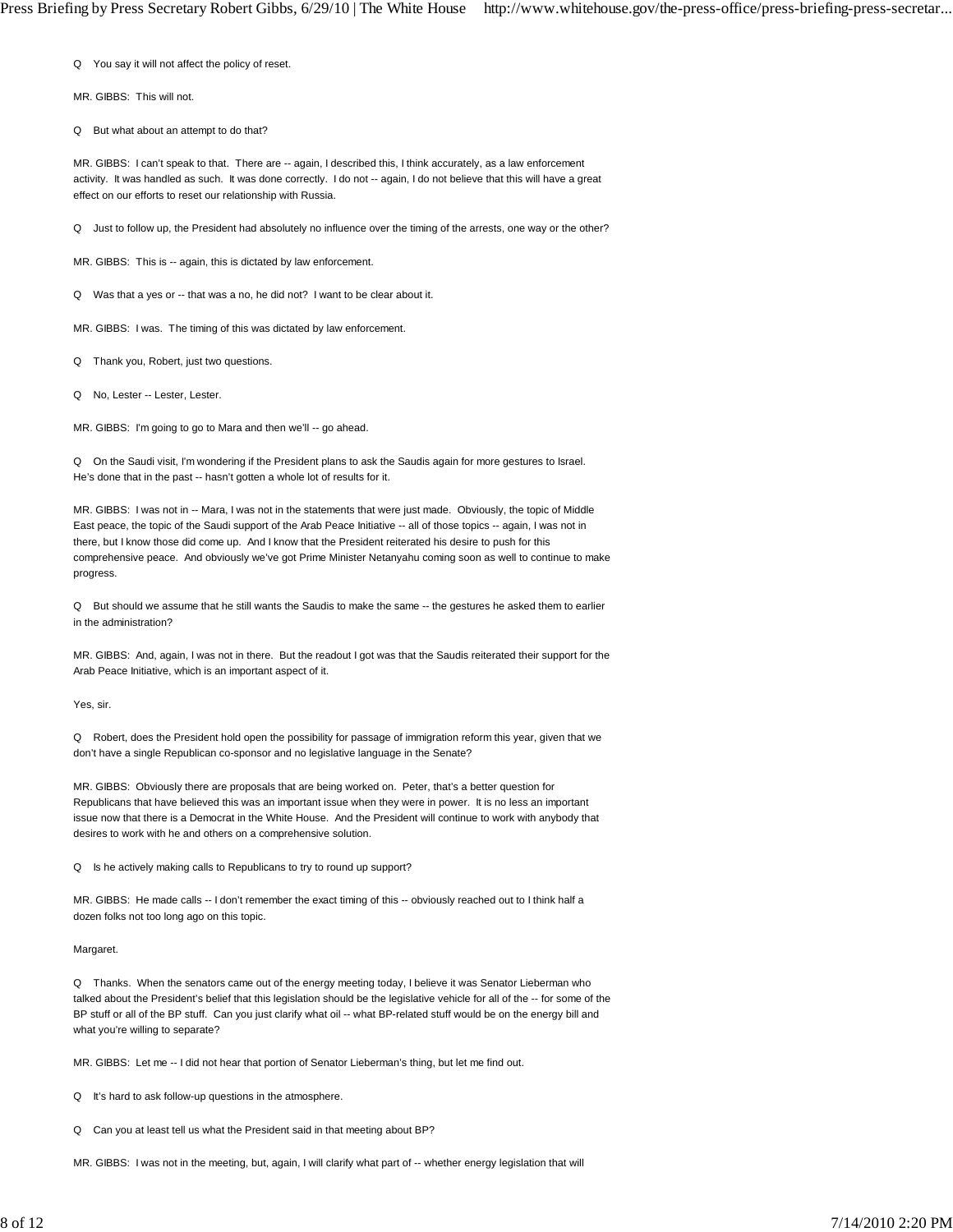move through the Senate, I think you're asking me is the vehicle for some of the changes that we have sent up and some changes obviously proposed by others in dealing with --

Q Is the effort to link it so that people feel obliged to vote for it, or are there some things you're willing to separate because they need to be passed --

MR. GIBBS: Well, look, on a number of occasions there have been -- Senator Menendez has on a number of occasions brought up lifting the liability cap, which obviously we're -- we've made significant progress on with the BP escrow account. But there certainly have been attempts at doing this in a standalone way or doing this as an amendment to a piece of legislation that's being considered.

Q It sounded like he was talking about -- like he knew something. I just wasn't clear what --

MR. GIBBS: Let me check with those guys.

April.

Q Robert, on Elena Kagan, could you give us a little tick-tock about the President watching her? We didn't have a briefing yesterday. I suppose he was probably watching some of the statements. And today, was he watching?

MR. GIBBS: I have not heard him talk about watching. I know he met with her briefly before going up to the Senate, wishing her luck in the hearings, and continues to believe that she is -- will be a very capable Supreme Court justice, believes that she will have the support that's necessary to be confirmed. And I think if you look at -- I think --I have not talked to him about this, but I think certainly my view of the hearings is that she is providing full, open and forthcoming testimony about issues in the law.

And I think, despite efforts by others to create a pattern of fact that doesn't exist on military recruiting at Harvard, she has explained why news accounts, why documents that were released by the Pentagon, and why students that were at Harvard and are now serving this country overseas continue to believe, as she has said, that the military had full access to the campus at Harvard.

Q But do you believe that those are legitimate concerns to be raised? I mean, you're saying --

MR. GIBBS: I think they've been raised. I think they've been answered. I think there are -- look, these are Supreme Court hearings. There are no shortage of games that are being played.

Q And also, on another topic that I continue to ask -- the Black Farmers. Today is June 29th, and the 30th --

MR. GIBBS: The 29th.

Q Yes, okay, good, I'm right. All right, June 29th, tomorrow is the 30th. The deadline, again, comes --

MR. GIBBS: Well, again, this is part of legislation that continues to be blocked in the Senate.

Q Lieberman said it was Republicans, how are you going to get Republicans to come in?

MR. GIBBS: Well, we're continuing to work with them. We're continuing to make attempts to -- look, we were talking about the economy earlier. Contained in the tax extenders bill are tax cuts for small businesses, tax cuts for research and development, unemployment benefits for those who as a result of this recession find themselves as part of the long-term unemployed. I think the President has on every one of those occasions weighed in for the importance of that legislation passing.

Q Is it the right economic climate for this to happen?

MR. GIBBS: Which part?

Q The Black Farmers, the \$1.25 billion.

MR. GIBBS: Again, this does not depend on the economic climate, this is dependent upon a settlement that has been reached.

Savannah.

Q Assistant Secretary of State for European and Eurasian Affairs Phil Gordon said today that President Obama said in this reset of the relationship with Russia there would be areas of agreement and disagreement and we should see this spying issue in that context. Does the administration agree with that assessment?

MR. GIBBS: Savannah, I'd want to look at Phil's full remarks before I comment on it.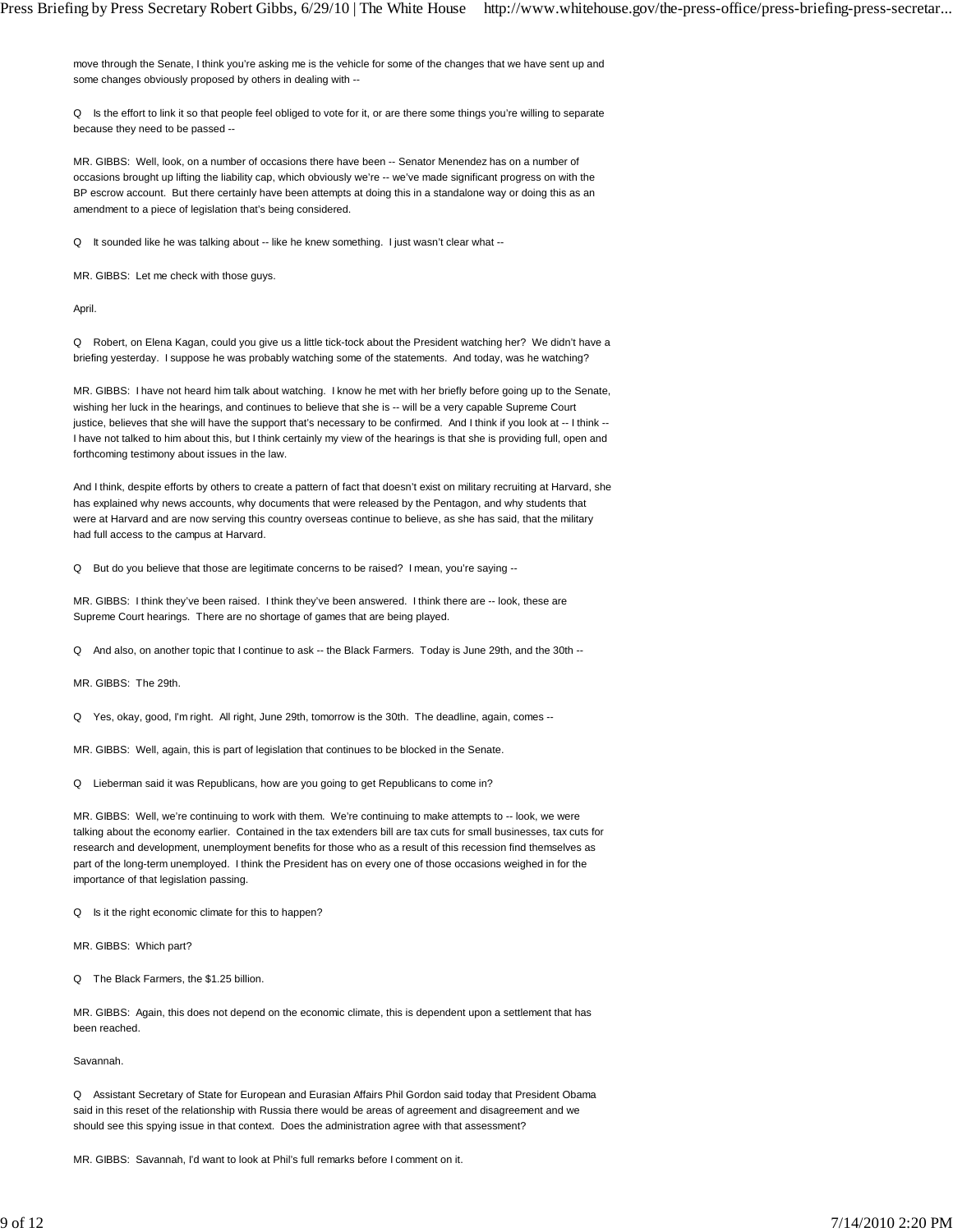Q Is the administration considering any diplomatic consequence to Russia's spying?

MR. GIBBS: Well, again, as I said, there are -- I will let the State Department read out the conversations that have been had on this issue.

Q Well, is it being considered?

MR. GIBBS: The State Department can give you that answer.

Q Robert, just two questions, Robert.

Q Robert, House Minority Leader John Boehner today likened your approach to financial regulatory reform to "killing an ant with a nuclear weapon."

MR. GIBBS: If I understand the analogy correctly, I think it's important, Glenn, that we understand that he apparently believes that the financial crisis -- I think the ant in that is the financial crisis. Now, I don't know whether opening one's mouth and removing most of the doubt that you're completely out of touch with America in thinking that a financial crisis that caused 8.5 million jobs to be lost, the savings of tens of millions of Americans wiped out in a financial crisis, to have lives altered forever, to make that type of analogy I think demonstrates -- well, I will say it demonstrates how out of touch you are currently and it demonstrates exactly the type of mindset that he would bring to leading the House of Representatives. It's led him to oppose an economic recovery plan that has grown our economy and brought us back from the brink of a Great Depression.

It has -- he has voted against strengthening the rules that govern Wall Street. Maybe he thinks that the rules that we had in place that caused what happened in September of 2008 are just the type of regulation Wall Street needs. The President doesn't believe that, and I think the majority of Americans don't think that.

Q One quick -- Bill Clinton has apparently endorsed Andrew Romanoff in the Colorado Democratic primary. How do you respond to it? Are you amused, dismayed, infuriated? (Laughter.)

Q Those are your choices. (Laughter.)

MR. GIBBS: D, none of the above. (Laughter.)

Q And one last thing on that? Did you guys get a heads up? Did you know President Clinton was doing that, the White House?

MR. GIBBS: I will check with the political department. I don't know the answer.

Q You did not know this?

MR. GIBBS: But that's not to say --

Q Somebody in the White House might have gotten --

MR. GIBBS: I will check.

- Q Will it affect the reset with Bill Clinton? (Laughter.)
- MR. GIBBS: I'm going to -- I want to -- I want to, Mark, I promise.

Q Come on, come on.

MR. GIBBS: But I'm not going to. Go ahead, George.

Q Speaking of infuriated, I wanted to return to your remarks on Senator Kyl. Is it fair to say that the White House was angry at the way he reacted after that meeting? And is it also fair to say he's not about to be invited back for any meetings soon?

MR. GIBBS: Well, look, he's a member of the leadership of the Senate. We'll deal with him as a member of the leadership of the Senate. I don't know if it was anger. It was just that what he said wasn't true. And then, if you -don't take my word for it, take Friday's Jon Kyl word for it.

Now, I can't speak to what's happened now -- between now and Friday. But even in Toronto, I think -- I was in Toronto; I think many of you were in Toronto. We read the story that he told an outlet that that wasn't exactly what he said. So, again, I'm happy to return to this topic if and when the senator from Arizona gets his story straight.

Q Robert, just two questions, Robert.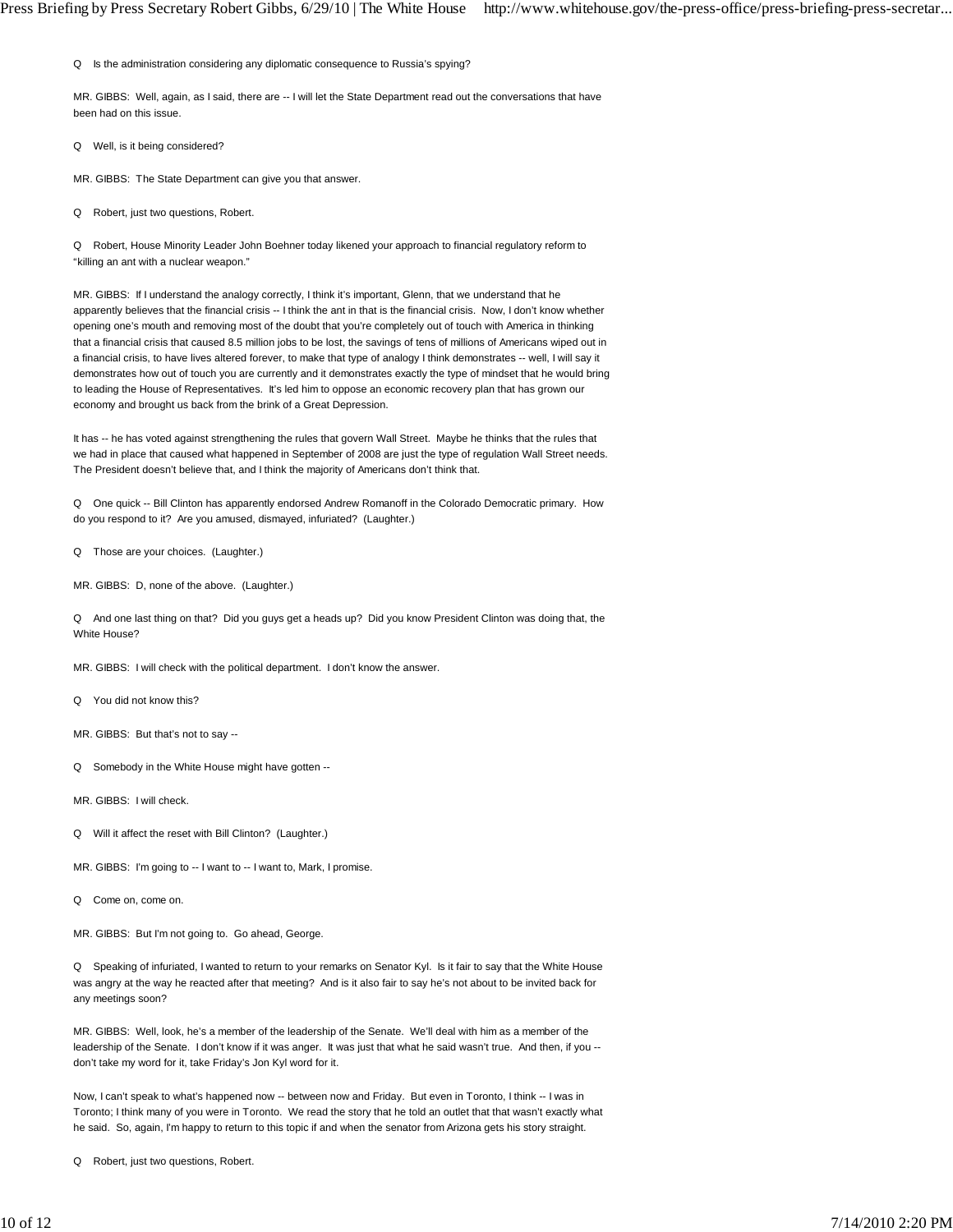Q I want to repeat a question that was asked earlier, because I'm not sure I heard the answer. Did the President or White House staff give any guidance as to the timing of these arrests?

MR. GIBBS: None that I'm aware of, no.

Q They weren't -- you weren't given any guidance? You didn't know about it?

MR. GIBBS: No, no, no.

Q Did you give any guidance --

Q Oh, oh, oh.

MR. GIBBS: No, no -- obviously, yes. Let me -- now that the -- obviously we were aware of --

Q Then you'll come back?

MR. GIBBS: Obviously we did not -- I am not aware of any guidance that was given to change that.

Q So you were aware -- hang on a minute. You were aware that these arrests were going to be made, you just didn't know about the timing?

MR. GIBBS: We were aware of the timing.

Q Thank you, Robert. Since eight members of the U.S. Senate -- just two questions -- since eight members of the U.S. Senate wrote the President strongly opposing the possibility of his using executive power to grant amnesty to more than 10 million illegal aliens in the U.S., is the President still planning to extend any such amnesty?

MR. GIBBS: Through what means in that letter?

Q Well, he could pardon -- he could pardon them, couldn't he?

MR. GIBBS: But there are no pending 10 million pardon requests, Lester. I can clear that up.

Q Okay. What is the President's reaction --

MR. GIBBS: It would be a heck of a fine.

Q -- to the unanimous jury decision in the U.S. District Court for eastern Pennsylvania in support of the Boy Scouts and against the Philadelphia City Council who tried to bar them from their long-time headquarters?

MR. GIBBS: You're going to find this surprising, but I'm not aware of the details of the case.

Q It was widely reported.

MR. GIBBS: It missed my desk. It missed my desk.

Q You don't read very much.

MR. GIBBS: I think it's safe to say, Lester, you and I probably don't read the same things, yes. Go ahead. (Laughter.)

Q Was General McChrystal fired partly because of a very pessimistic briefing that he gave to NATO a few days before the Rolling Stone article?

MR. GIBBS: No. First of all, obviously the President accepted General McChrystal's resignation last week. I think General McChrystal has always provided in the Situation Room the best information that he has available to him about developments in Afghanistan. That obviously played -- whatever was said in that briefing played no role in the actions that General McChrystal came in and provided his resignation to the President on.

Q So this very negative briefing that he gave to NATO did not play into it at all?

MR. GIBBS: Again, it did not play into it at all. I think it is safe that the President has heard both encouraging and discouraging news and hears that each and every day about Afghanistan. We have always said that this was going to be quite difficult. So that obviously has played no role in anything that's happened here, and again, I would say to you, going back to the premise of your question, I think the events of last week played out I think quite clearly for the world to see -- General McChrystal came in and offered to the President, and the President accepted, his resignation as our commander in Afghanistan and ISAF's commander in Afghanistan.